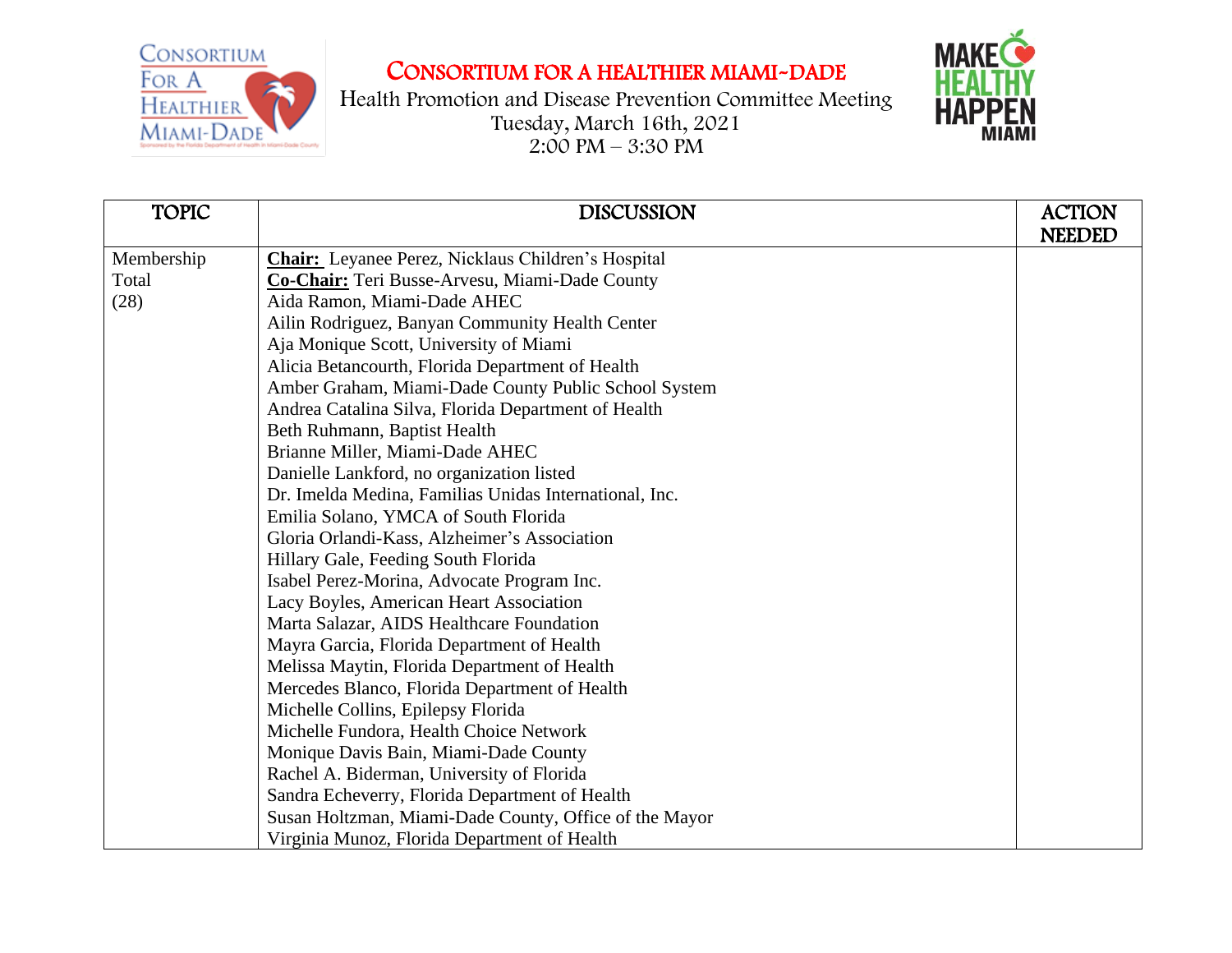

CONSORTIUM FOR A HEALTHIER MIAMI-DADE





| Welcome and<br>Introductions              | The Consortium for a Healthier Miami-Dade Health Promotion and Disease Prevention<br>Committee meeting was brought to order by Teri Busse-Arvesu at 2:00pm.                                                                                                                                                                                                                                                                                                                                                                                                                                                                                                                                                                                                                                                                                                                                                                 |  |
|-------------------------------------------|-----------------------------------------------------------------------------------------------------------------------------------------------------------------------------------------------------------------------------------------------------------------------------------------------------------------------------------------------------------------------------------------------------------------------------------------------------------------------------------------------------------------------------------------------------------------------------------------------------------------------------------------------------------------------------------------------------------------------------------------------------------------------------------------------------------------------------------------------------------------------------------------------------------------------------|--|
| Approval of<br>Minutes                    | There was a motion to approve the February 2021 Health Promotion and Disease Prevention<br>minutes by Leyanee Perez; the motion was seconded by Teri Busse-Arvesu.                                                                                                                                                                                                                                                                                                                                                                                                                                                                                                                                                                                                                                                                                                                                                          |  |
| <b>Executive Board</b><br>Update          | The Executive Board discussed the Consortium's Annual Event that will take place on<br>$\blacksquare$<br>October 1 <sup>st</sup> , 2021.<br>The Executive Board discussed the Journey to Wellness Rx prescriptions and ways to<br>expand the initiative.                                                                                                                                                                                                                                                                                                                                                                                                                                                                                                                                                                                                                                                                    |  |
| Presentation                              | "Overview: Feeding South Florida" by Hillary Gale. The presentention provided an<br>overview of Feeding South Florida, services, and resources.                                                                                                                                                                                                                                                                                                                                                                                                                                                                                                                                                                                                                                                                                                                                                                             |  |
| Work Plan<br>Discussion                   | By September 30, 2024 the committee will work to identify local partners to identify<br>$\blacksquare$<br>community needs.<br>The committee identified ways to partner with Feeding South Florida to address<br>food insecurity.<br>By September 30, 2024, the committee will work with host at least 1 mental health forum.<br>The Mental Health Forum will take place on Tuesday, May 18 <sup>th</sup> , 2021 from 2-4pm.<br>$\circ$                                                                                                                                                                                                                                                                                                                                                                                                                                                                                      |  |
| Recognition of<br>Improved<br>Performance | By September 30, 2024 the committee will work to host a presenter at an HPDP meeting<br>$\blacksquare$<br>from the Homeless Trust.<br>o The committee had the presentation during their February committee meeting.                                                                                                                                                                                                                                                                                                                                                                                                                                                                                                                                                                                                                                                                                                         |  |
| Partner Updates                           | The Miami-Dade AHEC is continuing with their Healthy Brain Initiative. They developed<br>$\blacksquare$<br>a needs assessment survey to assess how much the community knows about dementia and<br>being dementia friendly. The link to the survey is:<br>https://miamidadeahec.qualtrics.com/jfe/form/SV_2bfZJvegxUqfzcG<br>The Alzheimer's Association provides care and support. Last week they had a virtual<br>п<br>forum. They have a 24/7 helpline and continue providing their services virtually. These<br>include support groups for family caregivers and support groups for people with early stage<br>Alzheimer's. They also offer live and on-demand education programs.<br>The Thrive 305 Initiative survey had 27,000 responses. The next step is Civic Week from<br>April $10^{th}$ -April $15^{th}$ . There will be different virtual sessions to review the survey results as<br>well as civic education. |  |